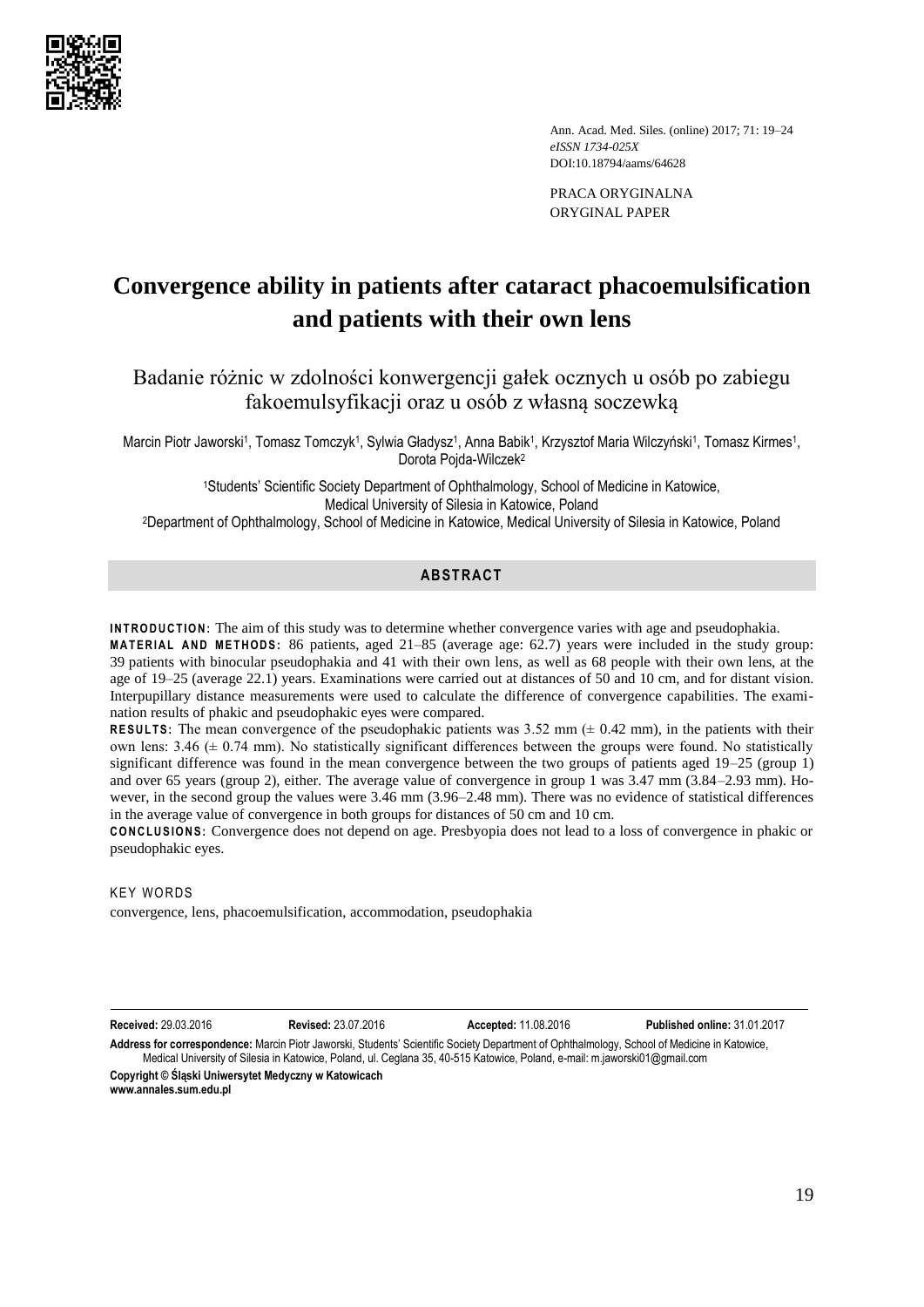

# **STRESZCZENIE**

W STEP: Celem badania było stwierdzenie, czy konwergencja zależy od wieku i pseudofakii.

**M A T E R I A Ł I M E T O D Y :** Do grupy badanej włączono 86 pacjentów w wieku 21–85 lat (średnia: 62,7): 39 pacjentów z obuoczną pseudofakią, 41 z własną soczewką oraz 68 osób z własną soczewką w wieku 19–25 lat (średnia 22,1). Badanie zostało wykonane w odległości 50 i 10 cm oraz dla spojrzenia w dal. Wykorzystując uzyskane pomiary rozstawu źrenic, obliczono różnicę zdolności konwergencji oraz porównano obie grupy badanych.

**W Y N I K I :** Średnia wartość konwergencji u pacjentów z pseudofakią wyniosła 3,52 mm (± 0,42 mm), a w grupie pacjentów z własną soczewką 3,46 mm (± 0,74 mm). Na podstawie przeprowadzanych analiz nie stwierdzono istotnych statystycznie różnic pod względem średniej konwergencji pomiędzy grupami pacjentów w wieku od 19 do 25 lat (grupa 1.) i powyżej 65 lat (grupa 2). Średnia wartość konwergencji w grupie 1. wynosiła 3,47 mm (maksymalna 3,84 mm, minimalna 2,93 mm). Natomiast w grupie 2 – 3,46 mm (maksymalna 3,96 mm, minimalna 2,48 mm). Średnia wartość konwergencji przy patrzeniu na przedmiot znajdujący się w odległości 50 cm i 10 cm różniła się istotnie statystycznie pomiędzy badanymi grupami.

**W N I O S K I :** Dane z uzyskanych analiz statycznych pozwalają stwierdzić, że konwergencja nie zależy od wieku oraz starczowzroczność, nie prowadzi do utraty zdolności konwergencji w oczach fakijnych i pseudofakijnych.

### SŁOWA KLUCZOWE

soczewka oka, fakoemulsyfikacja, konwergencja, akomodacja, pseudofakia

### **INTRODUCTION**

Eye convergence, which is the ability to direct both eyes at one point, is one of the essential elements in vision. With proper convergence, the created images resulting from stimulating the corresponding retina spot in both eyes can be superposed in the brain and are perceived as a single image [1].

Constant interaction of the internal and external muscles of the eyeball provides precise adjustment of the eye organ position to the desired convergence angle, which varies with the distance of the observed object from the eye. The closer the visual focus point to the observer, the bigger the convergence angle. By analysing these relationships, the human brain infers (calculates) the distance between the eyes and the observed object. The above mentioned phenomenon matters only when observing objects located no more than 3 m from the observer, because for objects located at a greater distance, the ability to perceive depth disappears [2].

The ability of the eyes to converge is an individual variable feature, depending on many factors. In some disease stages, as a result of ongoing degenerative processes or due to applied treatment, accommodation disturbances take place, which combined with the ability of the eyes to converge, allows sharp vision of objects positioned close to the eyes. This phenomenon is often associated with cataract (clouding of the lens), a congenital or degenerative disease of the eye [3]. Currently, the most popular method of removing cataracts is phacoemulsification surgery, where the cloudy lens is crushed by ultrasound, followed by sucking out

the remaining masses. In place of the removed lens, an artificial intraocular lens of a desired optical power is implanted [4].

The state, in which one's own lens is replaced by an artificial one is called pseudophakia [5]. The most commonly implanted artificial monofocal lens has no accommodating property, and its optical power is usually selected in such a way that the patient does not need to use any correction for distance. Therefore, it is necessary to use an additional spectacle correction when looking from a close distance.

The available literature has not yet answered the question whether the lack of accommodation after cataract surgery is associated with convergence disturbances.

The research was planned so as to compare the ability of convergence of people with their own lens and those after phacoemulsification surgery, and to assess the convergence ability in patients who can or cannot accommodate due to presbyopia.

# **MATERIAL AND METHODS**

The research was conducted at the University Center of Ophthalmology and Oncology, Independent Public Hospital of the Medical University of Silesia in Katowice.

The study group comprised 86 patients, aged from 21 to 85 (mean: 62.7) years, including 39 patients with binocular pseudophakia and 47 with their own lenses and 68 people with their own lenses at the age of 19–  $-25$  (mean 22.1) years. The patients with their own lenses were divided according to age – into 19–25 years old (group 1), and over 65 years (group 2), assu-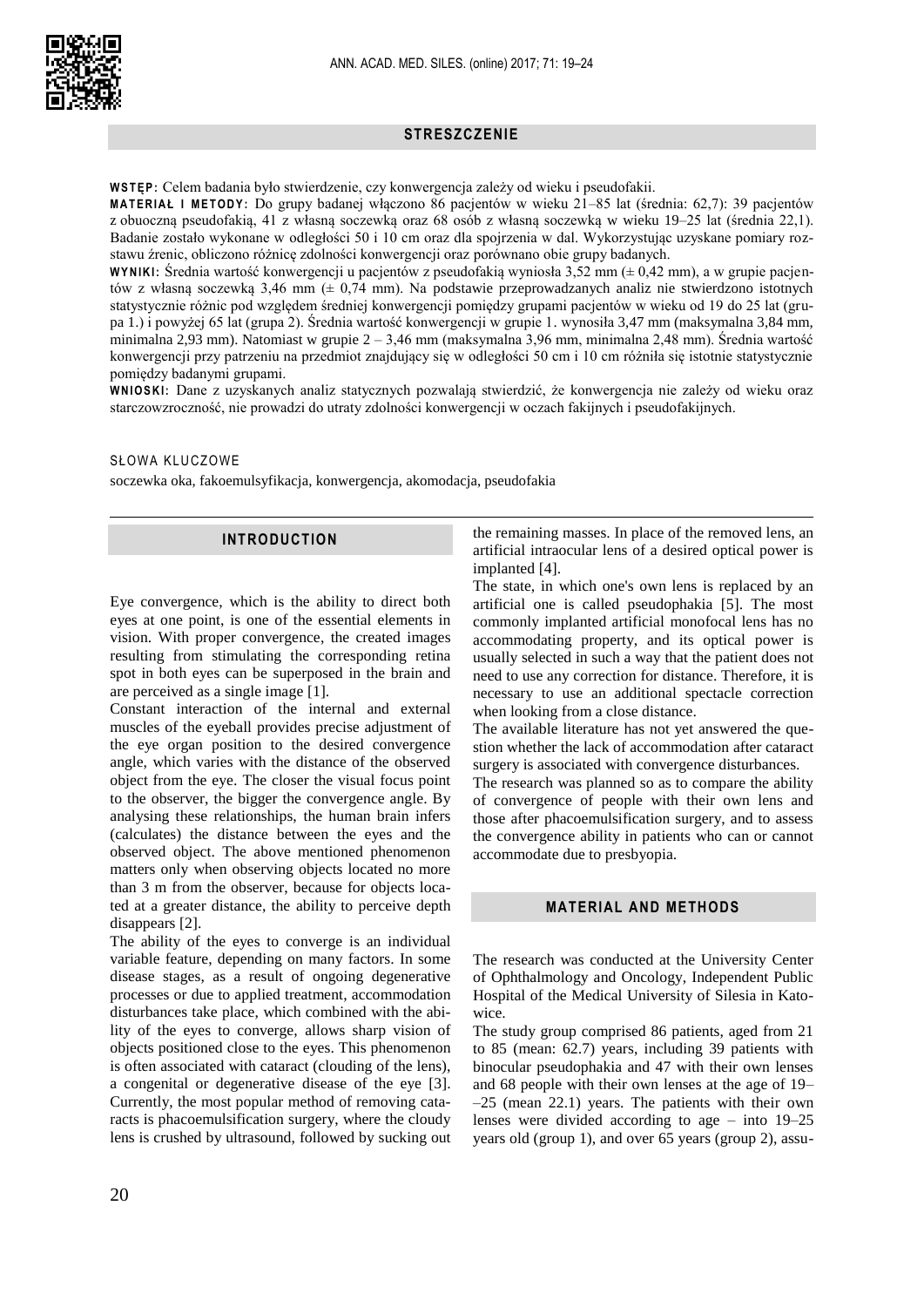

ming that the patients up to 25 years of age should be able to accommodate, while in those over 65 years of age, accommodation is almost absent.

The research set consisted of a pupillometer and two measuring instruments of the authors' own design, with the text appropriately placed at distances of 10 cm and 50 cm from the examined eyes. Using the prepared test kit, spacing of the pupils was assessed when focusing the patient`s sight at three points; far distance (assuming a distance of more than 2 m), reading distance (50 cm) and near distance (10 cm). During the examination, no glasses were worn by the patients. Each measurement was performed three times in order to avoid an accidental measurement error. Then, the values of pupillary distance (PD) were averaged for each respective distance. The figures show the manner the testing was performed (Fig. 1, Fig. 2).

### **Table I.** Examination inclusion and exclusion criteria **Tabela I.** Kryteria włączenia i wyłączenia pacjentów do badania

#### **I. Inclusion criteria for examinations:**

- 1. The presence of binocular implants in a lenticular capsule (examined group)
- 2. Own lens in both eyes (control group)
- 3. Age over 18 years
- 4. Full cooperation with the patient

### **II. Exclusion criteria:**

- 1. Ophthalmic diseases that may affect visual acuity, such as:
- A. Retinopathies, for example AMD
- B. Diseases of the optic nerve and tract
- C. Retinitis
- D. Corneal diseases
- E. Vitreous disorders
- F. Strabismus
- 2. General neurological diseases



**Fig. 1.** Pupillometer examination with text placed at distance of 50 cm. **Ryc. 1.** Badanie pupilometrem z tekstem w odległości 50 cm.



**Fig. 2.** Pupillometer examination with text placed at distance of 10 cm. **Ryc. 2.** Badanie pupilometrem z tekstem w odległości 10 cm.

The collected data were analysed statistically with the StatSoft "STATISTICA" program, version 10. Student's t-tests were used to the compare groups, and R Spearman to determine the correlation. The level of significance was set at  $p = 0.05$ .

# **RESULTS**

In the patients with artificial lenses, the average convergence value was  $3.52$  mm ( $\pm$  0.42 mm), and in patients with their own lenses 3.46 mm, respectively  $(\pm 0.74 \text{ mm})$ . Analysis of the collected results showed no statistically significant differences between the groups. The maximal convergence in the phakic group was 3.96 mm and the minimal – 2.48 mm. Similar values were obtained when comparing patients wearing glasses and those who do not use any optical aids. The T-test showed no statistically significant differences. The results are shown in Table II.

**Tabela II.** Comparison of convergence between patients with artificial lenses and patients with their own lenses.

**Tabela II.** Porównanie konwergencji u pacjentów po zabiegu fakoemulsyfikacji i pacjentów z własną soczewką

| <b>Patients</b>                     | <b>Number</b><br>٥f<br>patients | Average<br>convergence<br>[mm] | Maximal<br>convergence<br>[mm] | Minimal<br>convergence<br>[mm] |
|-------------------------------------|---------------------------------|--------------------------------|--------------------------------|--------------------------------|
| Patients<br>with artificial<br>lens | 39                              | 3.52                           | 3.94                           | 3.10                           |
| Patients<br>with their<br>own lens  | 47                              | 3.46                           | 3.96                           | 2.48                           |

No significant correlation was found between the age of the patient, and the average convergence  $(r = -0.09)$ ;  $p > 0.05$ , Fig. 3).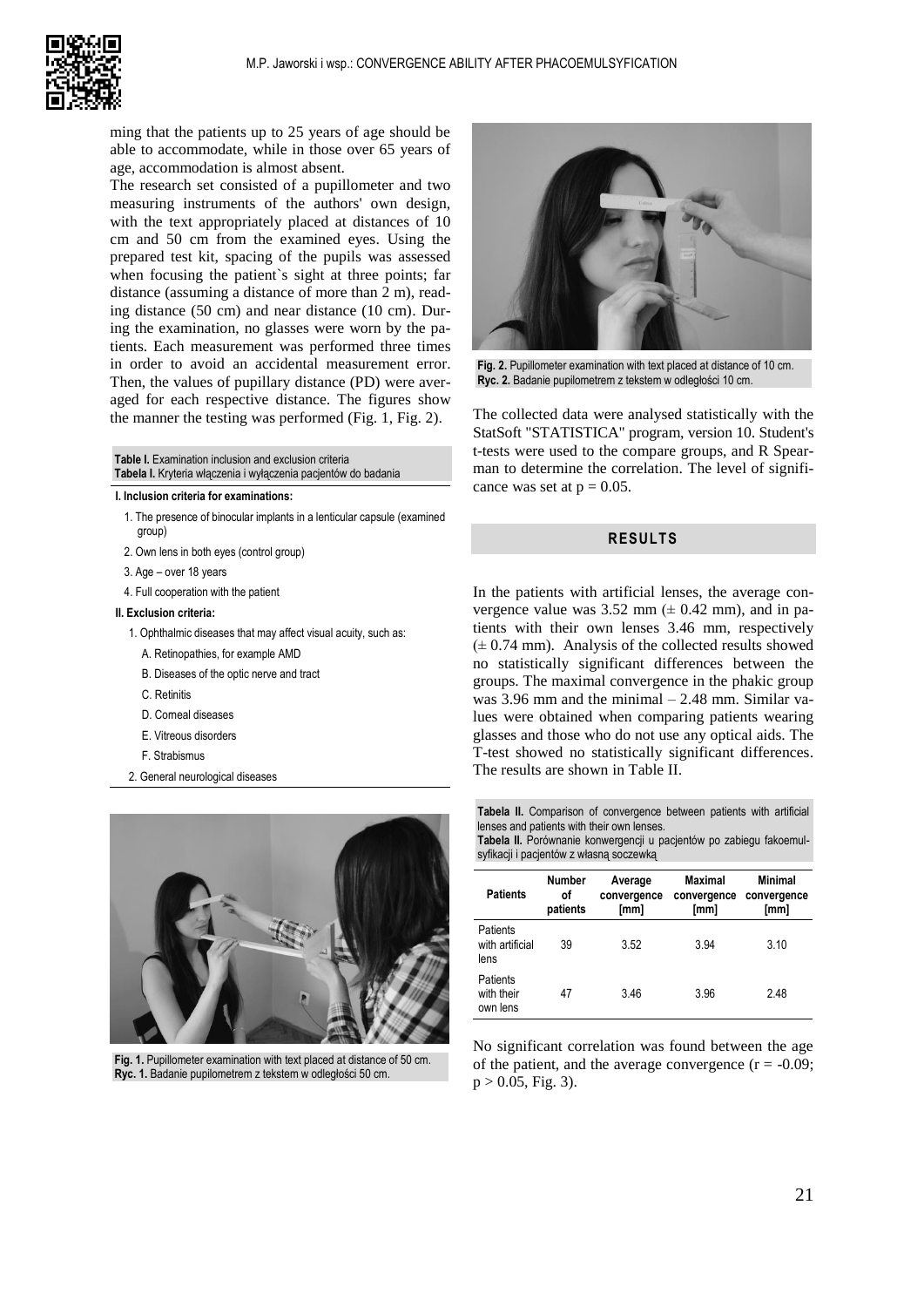



lenses. **Ryc. 3.** Korelacja pomiędzy konwergencją a wiekiem w grupie pacjentów,

którzy nie przeszli zabiegu fakoemulsyfikacji.

No statistically significant difference was found in the mean convergence between the two groups of patients, aged 19–25 years (group 1) and over 65 years (group 2). The average value of convergence in group 1 was 3.47 mm and 3.46 mm in group 2. The maximal values for these groups were: 3.84 mm and 3.96 mm, and the minimal 2.93 mm and 2.48 mm, respectively (Tab. III). There were no significant differences between the mean value of the convergence when looking at the object at a distance of 50 cm and 10 cm in both groups, either. In patients aged 19–25, convergence when looking at object placed 10 cm away averaged 4.26 mm, and at 50 cm it was 0.8 mm. In the group over 65, these values were 4.28 mm and 0.9 mm, respectively.

**Tabela III.** Comparison of convergence between patients aged 19–25 (group 1), and patients over 65 years of age (group 2) **Tabela III.** Porównanie konwergencji u pacjentów po zabiegu fakoemulsyfikacji i pacjentów z własną soczewką

| Group   | Number of<br>patients | Average<br>convergence<br>[mm] | <b>Maximal</b><br>convergence<br>[mm] | Minimal<br>convergence<br>[mm] |
|---------|-----------------------|--------------------------------|---------------------------------------|--------------------------------|
| Group 1 | 68                    | 3.47                           | 3.84                                  | 2.93                           |
| Group 2 | 39                    | 346                            | 3.96                                  | 248                            |

## **DISCUSSION**

Several factors may cause disturbances in accommodation, which include eye diseases, systemic diseases and medications. It is believed that agents used in the treatment of systemic diseases and narcotic substances largely affect accommodation. Morphine and sulfonamides are substances with a stimulating effect. Tetrahydrocannabinol, ethanol and antihistamines can cause insufficient or inefficient accommodation. There are several diseases of a systemic character, nervous system diseases and eye diseases, which may lead to insufficient accommodation. Among them, we may distinguish: encephalitis, multiple sclerosis, diabetes, anaemia, intoxications, sinusitis, facial palsy, Parkinson's disease, damage to the central nervous system (the area of the brain stem, pineal gland), and ocular diseases such as glaucoma, inflammation of the iris and sclera [6]. No difference between the patients with their own lenses and those after phacoemulsification indicates that cataract surgery has no influence on convergence, and the accommodation-convergence reflex is preserved. This observation is significant with reference to sight development in young children with performed surgery on a congenital cataract.

Many factors can impair the process of convergence, and neurological disorders are among them. Ongoing disease processes in the central nervous system affect the extraocular muscles. Damage to the posterior commissural area in the course of haemorrhagic or ischemic stroke of the thalamus, hydrocephaly, neoplasia, metabolic diseases, degenerative, neuroinfective or demyelinating changes in multiple sclerosis, contribute to limiting the scope of eye movements vertically, especially upwards. Convergent-retractive nystagymus in the form of asynchronous, concurrent saccades, particularly when looking upwardly are also observed. Vergentive movements are impaired, convergence or divergence paralyses, resulting in spastic, convergent setting of the eyeballs. Ophtalmoplegia disorders, including the failure of convergence are one of the criteria for diagnosing progressive supranuclear palsy [7]. Therefore, patients with neurological diseases were excluded from the analysed group.

When looking at objects that are close, there is an accommodative convergent reflex, independent from visual acuity, which means that with a preserved response to light, the convergent accommodative response is not impaired. It is a consensual reflex, therefore, both eyeballs react to a stimulus simultaneously. The location of the brain centers responsible for this response has not been found yet. There are some opinions that it is located somewhere within the frontal or occipital lobe, but the most probable location seems to be the vicinity of the pretectal nucleus which is located ventrally to the center for pupil response to light. Known areas that contain cells actived during accommodation are the frontal eye field (Brodmann area 8), medial nucleus reticularis tegmenti pontis, central thalamus, fastigial nucleus (FN), posterior interposed nucleus (IPN) and motoneurons of the medial rectus muscles [8]. An afferent and an efferent pathway of this response can be distinguished.

The first of these – the afferent one runs in the initial segment within the optic nerve, and the route of the efferent path runs in the oculomotor nerve. The reflex arc for convergence and accommodation is much lon-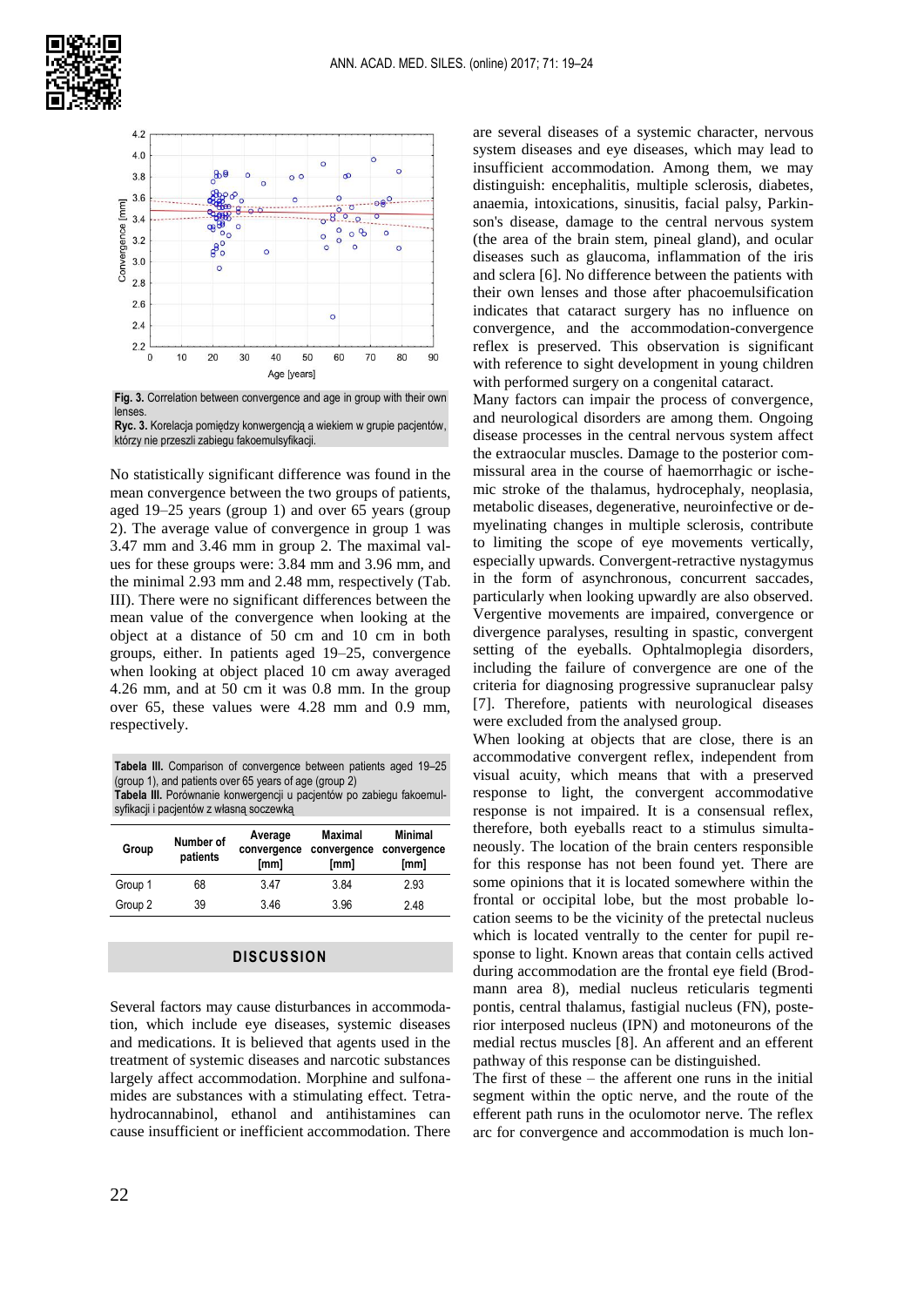

ger than the reflex to light, taking into account the location of the nerve fibers, which conduct impulses of the response. The nerve path of the accommodation arc begins at the neuroreceptors of the retina, from which the information processed into electrical impulses enter the precinct of the lateral geniculate nucleus (LGN) using axons, and next to the primary visual cortex – by Brodmann area 17 around the calcarine sulcus then to the associative visual cortex (Brodmann areas 18, 19) to the superior colliculus cover where they converge at the Edinger-Westphal nucleus. From there, the axons of the parasympathetic preganglionic motoneuron are sent into the ciliary ganglion innervating specific muscles, which cause: (1) the ciliary muscles to make the lens change its curvature, thus becoming convex, (2) the pupillary iris sphincter muscle to narrow out, resulting in improved visual acuity – accommodation. Simultaneously, the primary visual cortex, association visual area (Brodmann areas 18, 19) and the parietal cortex are bound by association fibres with Brodmann area 8 – frontal eye fields (FEF). Subsequently, frontal eye fields are connected with deep cerebellar nuclei: the posterior interposed nucleus and the fastigial nucleus via the medial nucleus reticularis tegmenti pontis. The supraoculomotor area and supraocular nucleus receive neurons from the following cerebellar nuclei, which are connected with the somatic III cranial nerve supplying the medial rectus muscle responsible for convergent eye movement [1,8,9,10,11]. The central thalamus projects and receives axons from the posterior interposed nucleus (IPN), which is suggested to be involved in the control of far response. Stimulation of the IPN leads to eye divergence and decreased accommodation [8]. However, there are still some conjectured connections: (1) between the FEF and central thalamus; (2) the association visual area, parietal cortex and FEF project neurons to the supraoculomotor area; (3) the supraoculomotor area projects neurons to the Edinger-Westphal nucleus [1,8,9,10,11,12].

From the analysis of the excluded patients with strabismus, it is known that weakening of convergence is observed with age in patients with hidden strabismus and can cause manifestation of strabismus and diplopia, which in specific cases, may require surgical treatment. Moreover, the weakening of convergence while working close up causes blurred vision and fatigue. Improvement can be achieved by using prismatic lens glasses for near vision. Therefore, it is important to examine the ability of convergence in each patient who complains of poor vision. In some patients, distraction of reflex accommodation and convergence is observed, during which proper accommodation is not accompanied by convergence or with poor accommodation; the effort used for working at a close distance causes excessive convergence, strabismus and diplopia [6]. The research performed by

Bruce et al., concerning the effect of age on convergent accommodation, confirmed an increase in the AC/A ratio (accommodative convergence/accommodation) and a decline in the CA/C (convergence accommodation to convergence) with age. The authors wanted to confirm current theories of presbyopia development. A group of 23 people, aged from 17 to 42 years with normal binocular vision was selected. Changes in the response to accommodation and convergence were stimulated by lenses (-1.00 DS and -2.00 DS) and prisms (4 and 8 prism diopters), respectively. A moderate linear relationship between the AC/A ratio and age  $(p < 0.002)$  was demonstrated, and a strong linear relationship between the CA/C ratio and age  $(p < 0.0001)$  was observed. A mutual relationship was also observed between AC/A and CA/C, where the AC/A ratio increases, and the CA/C ratio decreases in patients between 20 and 40 years of age. This may be due to the fact that with age stronger contraction of the ciliary muscle is required to accommodate occurring changes. Assessment of a strengthening accommodation reaction and convergence response with age were performed in this study and did not reveal differences between older and younger patients [13].

According to Hess-Gullstrande`s theory explaining the cause of presbyopia, it is the accommodative convergence and accommodation that are dependent upon the activity of the ciliary muscle. Contraction of the ciliary muscle causes accommodation. Poor accommodation makes it very difficult to focus light on the retina when changing focus between objects located near and far [13].

Numerous analyses aimed at assessing the most appropriate treatment of inefficient ocular convergence have been carried out. However, there is little scientific evidence to support the efficacy of the proposed treatment. A prospective, randomized, double- -blind clinical study examining convergence insufficiency was conducted on 72 children, aged 9 to 18. Two groups of children with convergence insufficiency, one treated with glasses for the correction of hyperopia and the other treated with glasses without a correction value (placebo), were examined and compared. The study showed that converging lenses do not effectively relieve symptoms resulting from impaired convergence in a child compared to lenses without a correction value. Neither group demonstrated a clinically significant decrease in symptoms. These data indicate the probability of the placebo effect in the group of children. However, it should be noted that the effects of treatment may be different in an adult population [14].

In another study, the effect of sensory deprivation on binocular vision after bilateral cataract surgery with an intraocular lens implantation was shown. The study group comprised 50 patients, and examinations were